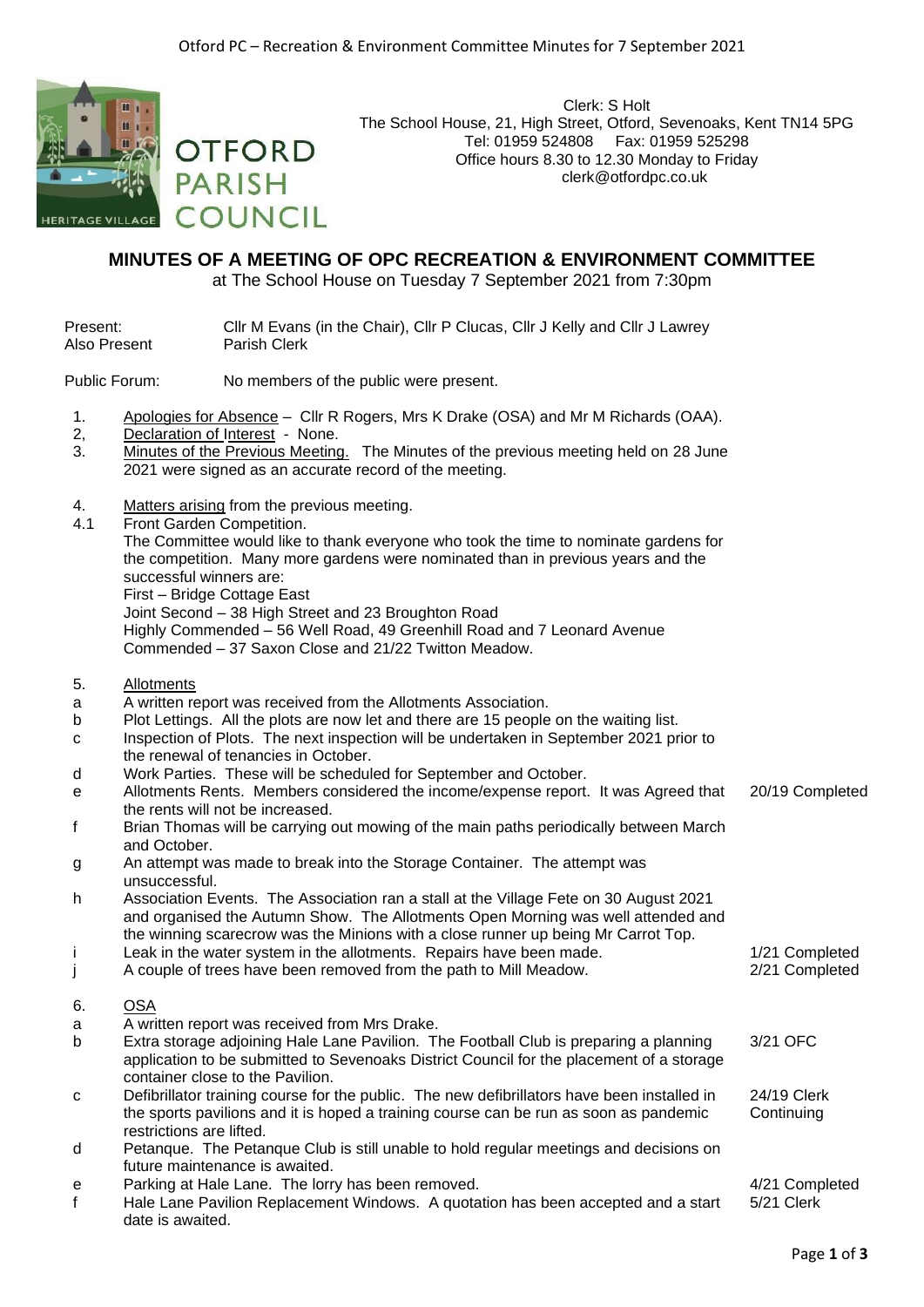| g      | Security at the Pavilions. OSA has been asked to advise the Football Club that they will<br>need to apply to the Parish Council for a grant regarding installing a security system at<br>each Pavilion.                                                                                                                                                                                                     | 6/21 Clerk<br>Completed |
|--------|-------------------------------------------------------------------------------------------------------------------------------------------------------------------------------------------------------------------------------------------------------------------------------------------------------------------------------------------------------------------------------------------------------------|-------------------------|
| h      | Complaints have been received at the Parish Office about the amount of rubbish that is<br>being left on the Recreation Ground around the football pitches following the games.<br>Residents have asked that the Football Club cleans up the area after the games. The<br>Clerk will report this to OSA.                                                                                                     | 7/21 Clerk              |
| j.     | A complaint has been received from a resident about the cricket players changing their<br>clothes in public on the Recreation Ground and would they please use the changing<br>room to do this or come already dressed appropriately for the game.<br>The Clerk will report this to OSA.                                                                                                                    | 8/21 Clerk              |
| j      | Victory Cup. Whilst clearing the Heritage Centre, a Victory Cup has been found. This is<br>a cup that was presented by the Otford Home Guard in 1945 for a 100 yards handicap<br>race that was competed for by Otford boys under 16 years of age.<br>It was Agreed that Cllr Clucas will speak to the Organiser of the Otford Fete to see if this<br>competition could be resurrected in an updated format. | 21/21 PC                |
| 7.     | <b>High Street Recreation Ground</b>                                                                                                                                                                                                                                                                                                                                                                        |                         |
| a<br>b | A report was received from Brian Thomas.<br>Members noted that the Annual Play Area Inspection has been carried out in all areas of<br>the Parish. Only minor repairs have been identified in all areas. Mr Thomas will be<br>carrying out the repairs over the next few months.                                                                                                                            |                         |
| C      | Waste bin to be placed on the OVMH patio. The Clerk has been advised that the small<br>bin on the patio has been replaced by a larger bin and this has been moved from the<br>patio to around the corner beside the double doors leading directly onto the Recreation<br>Ground.                                                                                                                            | 9/21 Completed          |
| d<br>e | Repairs have been made to the safety surfaces in the play areas.<br>A number of minor repairs have been carried out to the play equipment and trim trail<br>units following the annual inspection.                                                                                                                                                                                                          |                         |
| f      | Anti-climb paint has been applied to the roof of the youth shelter to stop children                                                                                                                                                                                                                                                                                                                         |                         |
| g<br>h | climbing onto the roof.<br>The two padlocks on the steel bollards behind the gate are being replaced.<br>One bench has been removed from the playground as it has become unsafe. This has<br>been replaced. The condition of four remaining benches is being monitored.                                                                                                                                     |                         |
| 8.     | <b>Chalk Pit</b>                                                                                                                                                                                                                                                                                                                                                                                            |                         |
| a      | The chalk grassland area has several Bee Orchids and numerous wild flowers. Cllr<br>Evans will speak to SDC and advise them where the orchids are located prior to the<br>handing back of this area of land to SDC on 1 October 2021.                                                                                                                                                                       | 10/21 ME<br>Continuing  |
| b      | Sevenoaks District Council has been informed that another sinkhole has emerged as it<br>has become apparent that the infill material is subsiding. Fencing has been put around<br>the hazard.                                                                                                                                                                                                               |                         |
| 9.     | Hale Lane Recreation Ground/Pavilion/Telston Park                                                                                                                                                                                                                                                                                                                                                           |                         |
| a      | Fence security work has been carried out and a hedge planting and fencing scheme will<br>be prepared this autumn.                                                                                                                                                                                                                                                                                           | 11/21 BT                |
| b      | The post at the entrance to Telston Park to prevent cars driving into the area will be                                                                                                                                                                                                                                                                                                                      | 6/20 Clerk              |
| с      | replaced shortly.<br>Youth Shelter and Hale Lane Pavilion. Anti-climb paint has been applied to these areas<br>to prevent children from climbing onto the roofs. Security spikes have also been<br>installed.                                                                                                                                                                                               | 12/21 Completed         |
| d      | Post and Rail Fence. Mr Thomas has installed a short section of post and rail fence to                                                                                                                                                                                                                                                                                                                      | 13/21 Completed         |
| е<br>f | prevent anyone falling off the path into the stream where it runs into the culvert pipe.<br>A repair to the roundabout at the Hale Lane play area has been completed.<br>Two of the circular benches have been removed due to the legs rotting and parts of the<br>other two have had to be dismantled.                                                                                                     |                         |
| g      | Due to grass cutting problems at Telston Park only the paths have been kept cut. All the                                                                                                                                                                                                                                                                                                                    |                         |
| h      | grass will be cut by a tractor mounted flail mower shortly.<br>CIIr Kelly suggested more could be done with the Park. She will ask residents in the<br>area to make suggestions for how it can be improved.                                                                                                                                                                                                 | 22/21 JK                |
| 10.    | Oxenhill Wood                                                                                                                                                                                                                                                                                                                                                                                               |                         |

a A Management Meeting is expected to be held in the near future. Maintenance of the area continues.